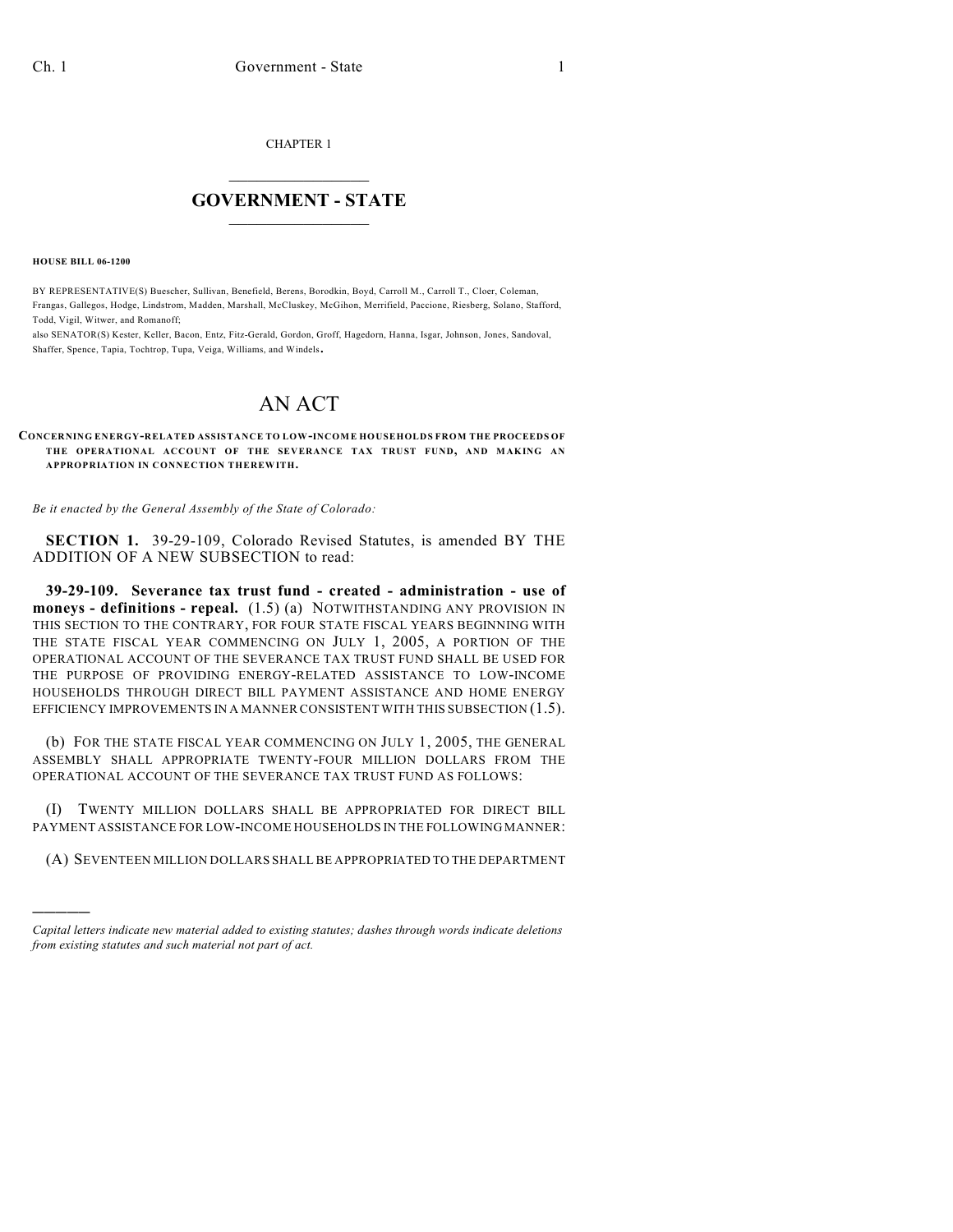2 Government - State Ch. 1

OF HUMAN SERVICES FOR THE PURPOSE OF INCREASING AVAILABLE FUNDS UNDER THE LOW-INCOME ENERGY ASSISTANCE PROGRAM; AND

(B) THREE MILLION DOLLARS SHALL BE APPROPRIATED TO THE OFFICE OF THE GOVERNOR TO BE DISTRIBUTED TO THE ORGANIZATION TO BE USED FOR DIRECT BILL PAYMENT ASSISTANCE WHEN THE DEPARTMENT OF HUMAN SERVICES IS NOT ACCEPTING CLIENT APPLICATIONS FOR THE LOW-INCOME ENERGY ASSISTANCE PROGRAM.

(II) FOUR MILLION DOLLARS SHALL BE APPROPRIATED TO THE OFFICE OF THE GOVERNOR TO BE USED BY THE OFFICE OF ENERGY MANAGEMENT AND CONSERVATION TO PROVIDE HOME ENERGY EFFICIENCY IMPROVEMENTS FOR LOW-INCOME HOUSEHOLDS.

(c) FOR THE STATE FISCAL YEAR COMMENCING ON JULY 1, 2006, THE GENERAL ASSEMBLY SHALL APPROPRIATE ELEVEN MILLION DOLLARS FROM THE OPERATIONAL ACCOUNT OF THE SEVERANCE TAX TRUST FUND AS FOLLOWS:

(I) SEVEN MILLION DOLLARS SHALL BE APPROPRIATED FOR DIRECT BILL PAYMENT ASSISTANCE FOR LOW-INCOME HOUSEHOLDS IN THE FOLLOWING MANNER:

(A) FIVE MILLION NINE HUNDRED FIFTY THOUSAND DOLLARS SHALL BE APPROPRIATED TO THE DEPARTMENT OF HUMAN SERVICES FOR THE PURPOSE OF INCREASING AVAILABLE FUNDS UNDER THE LOW-INCOME ENERGY ASSISTANCE PROGRAM; AND

(B) ONE MILLION FIFTY THOUSAND DOLLARS SHALL BE APPROPRIATED TO THE OFFICE OF THE GOVERNOR TO BE DISTRIBUTED TO THE ORGANIZATION TO BE USED FOR DIRECT BILL PAYMENT ASSISTANCE WHEN THE DEPARTMENT OF HUMAN SERVICES IS NOT ACCEPTING CLIENT APPLICATIONS FOR THE LOW-INCOME ENERGY ASSISTANCE PROGRAM.

(II) FOUR MILLION DOLLARS SHALL BE APPROPRIATED TO THE OFFICE OF THE GOVERNOR TO BE USED BY THE OFFICE OF ENERGY MANAGEMENT AND CONSERVATION TO PROVIDE HOME ENERGY EFFICIENCY IMPROVEMENTS FOR LOW-INCOME HOUSEHOLDS.

(d) (I) FOR THE STATE FISCAL YEAR COMMENCING ON JULY 1, 2007, THE GENERAL ASSEMBLY SHALL APPROPRIATE TWELVE MILLION DOLLARS, OR A LESSER AMOUNT AS SET FORTH IN SUBPARAGRAPH (II) OF THIS PARAGRAPH (d), AS FOLLOWS:

(A) SEVEN MILLION DOLLARS SHALL BE APPROPRIATED FOR DIRECT BILL PAYMENT ASSISTANCE FOR LOW-INCOME HOUSEHOLDS IN THE SAME MANNER AS SET FORTH IN SUB-SUBPARAGRAPHS (A) AND (B) OF SUBPARAGRAPH (I) OF PARAGRAPH (c) OF THIS SUBSECTION  $(1.5)$ .

(B) FIVE MILLION DOLLARS SHALL BE APPROPRIATED TO THE OFFICE OF THE GOVERNOR TO BE USED BY THE OFFICE OF ENERGY MANAGEMENT AND CONSERVATION TO PROVIDE HOME ENERGY EFFICIENCY IMPROVEMENTS FOR LOW-INCOME HOUSEHOLDS.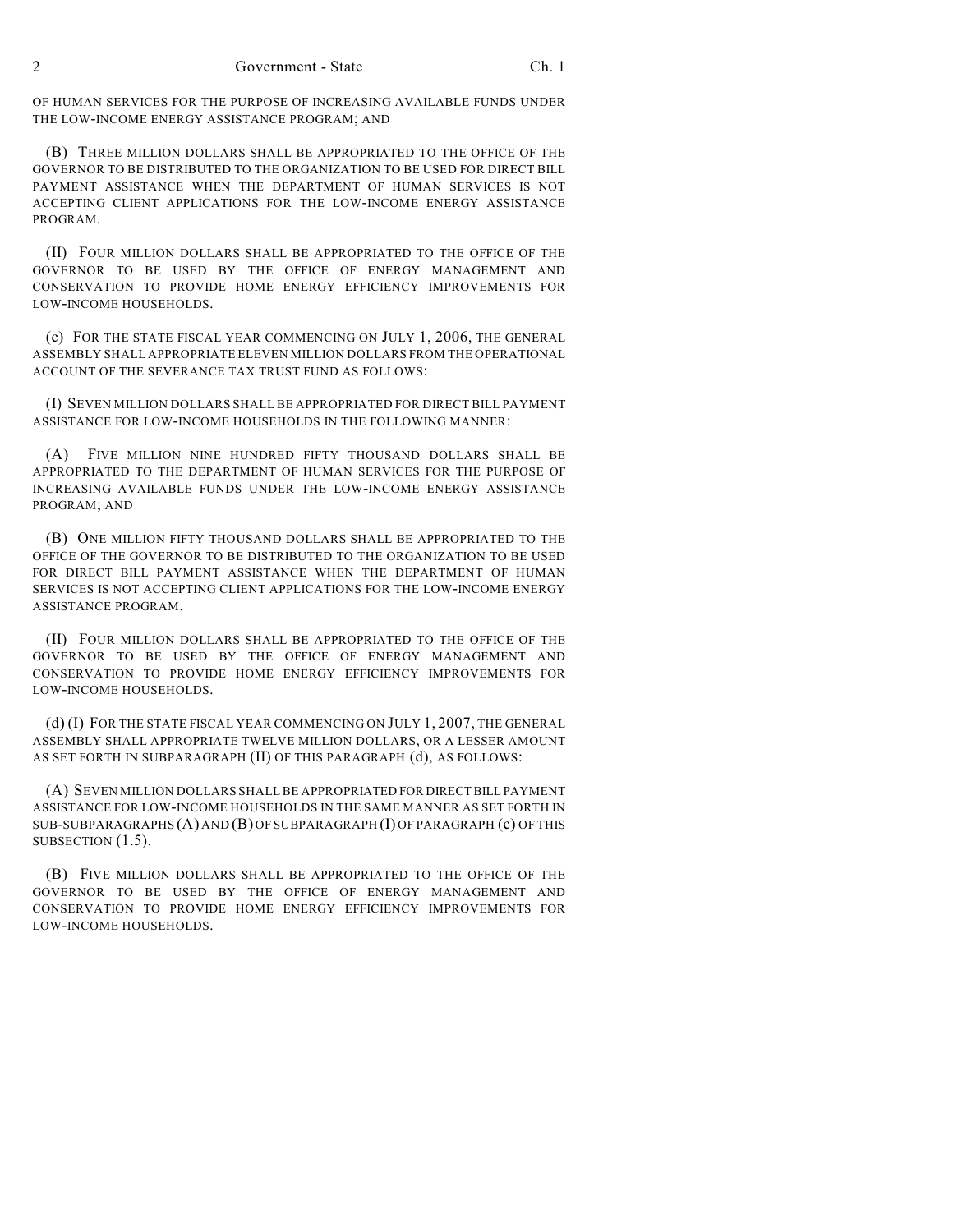## Ch. 1 Government - State 3

(II) IF BASED ON INFORMATION AVAILABLE ON SEPTEMBER 1, 2007, IT IS DETERMINED THAT THE AMOUNT EQUAL TO ONE-HALF OF THE OPERATIONAL ACCOUNT SURPLUS FOR THE STATE FISCAL YEAR COMMENCING ON JULY 1,2006, WAS LESS THAN ELEVEN MILLION DOLLARS, THEN THE TOTAL APPROPRIATION REQUIRED PURSUANT TO SUBPARAGRAPH (I) OF THIS PARAGRAPH (d) SHALL BE REDUCED BY THE DIFFERENCE BETWEEN ELEVEN MILLION DOLLARS AND THE AMOUNT EQUAL TO ONE-HALF OF THE OPERATIONAL ACCOUNT SURPLUS FOR THE STATE FISCAL YEAR COMMENCING ON JULY 1, 2006, AND THE APPROPRIATIONS THAT ARE REQUIRED PURSUANT TO SUB-SUBPARAGRAPHS (A) AND (B) OF SUBPARAGRAPH (I) OF THIS PARAGRAPH (d) SHALL BE REDUCED PROPORTIONALLY.

(e) (I) FOR THE STATE FISCAL YEAR COMMENCING ON JULY 1, 2008, THE GENERAL ASSEMBLY SHALL APPROPRIATE THIRTEEN MILLION DOLLARS, OR A LESSER AMOUNT AS SET FORTH IN SUBPARAGRAPH (II) OF THIS PARAGRAPH (e), AS FOLLOWS:

(A) SEVEN MILLION DOLLARS SHALL BE APPROPRIATED FOR DIRECT BILL PAYMENT ASSISTANCE FOR LOW-INCOME HOUSEHOLDS IN THE SAME MANNER AS SET FORTH IN SUB-SUBPARAGRAPHS (A) AND (B) OF SUBPARAGRAPH (I) OF PARAGRAPH (c) OF THIS SUBSECTION (1.5).

(B) SIX MILLION DOLLARS SHALL BE APPROPRIATED TO THE OFFICE OF THE GOVERNOR TO BE USED BY THE OFFICE OF ENERGY MANAGEMENT AND CONSERVATION TO PROVIDE HOME ENERGY EFFICIENCY IMPROVEMENTS FOR LOW-INCOME HOUSEHOLDS.

(II) IF BASED ON INFORMATION AVAILABLE ON SEPTEMBER 1, 2008, IT IS DETERMINED THAT THE AMOUNT EQUAL TO ONE-HALF OF THE OPERATIONAL ACCOUNT SURPLUS FOR THE STATE FISCAL YEAR COMMENCING ON JULY 1, 2007, WAS LESS THAN TWELVE MILLION DOLLARS, THEN THE TOTAL APPROPRIATION REQUIRED PURSUANT TO SUBPARAGRAPH (I) OF THIS PARAGRAPH (e) SHALL BE REDUCED BY THE DIFFERENCE BETWEEN TWELVE MILLION DOLLARS AND THE AMOUNT EQUAL TO ONE-HALF OF THE OPERATIONAL ACCOUNT SURPLUS FOR THE STATE FISCAL YEAR COMMENCING ON JULY 1, 2007, AND THE APPROPRIATIONS THAT ARE REQUIRED PURSUANT TO SUB-SUBPARAGRAPHS (A) AND (B) OF SUBPARAGRAPH (I) OF THIS PARAGRAPH (e) SHALL BE REDUCED PROPORTIONALLY.

(f) (I) IN ADDITION TO THE REQUIREMENTS OF SUBPARAGRAPH (III) OF PARAGRAPH (c) OF SUBSECTION (1) OF THIS SECTION, THE END BALANCE OF THE OPERATIONAL ACCOUNT OF THE SEVERANCE TAX TRUST FUND SHALL BE AT LEAST:

(A) ELEVEN MILLION DOLLARS FOR THE STATE FISCAL YEAR COMMENCING ON JULY 1, 2005;

(B) TWELVE MILLION DOLLARS FOR THE STATE FISCAL YEAR COMMENCING ON JULY 1, 2006; AND

(C) THIRTEEN MILLION DOLLARS FOR THE STATE FISCAL YEAR COMMENCING ON JULY 1, 2007.

(II) IT IS THE INTENT OF THE GENERAL ASSEMBLY THAT THE REQUIREMENTS OF SUBPARAGRAPH (I) OF THIS PARAGRAPH (f) SHALL ENSURE THAT THERE IS ADEQUATE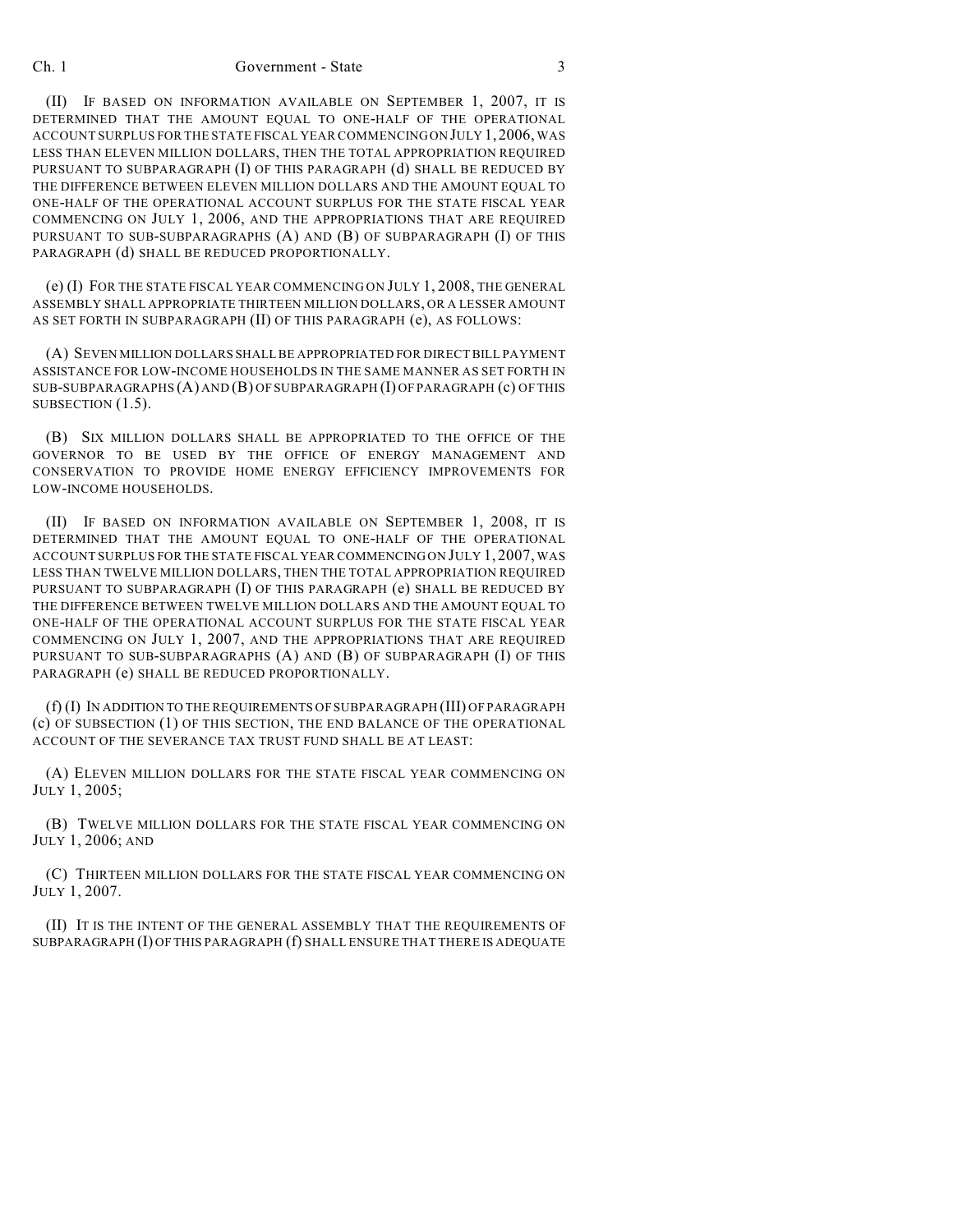MONEYS IN THE OPERATIONAL ACCOUNT OF THE SEVERANCE TAX TRUST FUND TO MAKE THE APPROPRIATIONS REQUIRED IN PARAGRAPHS (c) TO (e) OF THIS SUBSECTION  $(1.5)$ .

(g) (I) THE ORGANIZATION SHALL USE THE MONEYS IT RECEIVES FROM THE OFFICE OF THE GOVERNOR PURSUANT TO THIS SUBSECTION (1.5) TO PROVIDE DIRECT BILL PAYMENT ASSISTANCE TO LOW-INCOME HOUSEHOLDS WHEN THE DEPARTMENT OF HUMAN SERVICES IS NOT ACCEPTING CLIENT APPLICATIONS FOR THE LOW-INCOME ENERGY ASSISTANCE PROGRAM. BILL PAYMENTS SHALL BE PAID TO EACH UTILITY AS VENDOR PAYMENTS. THE ORGANIZATION MAY USE UP TO FIVE PERCENT OF THE MONEYS COLLECTED FOR ADMINISTRATION OF THE DIRECT BILL PAYMENT ASSISTANCE IN ACCORDANCE WITH GENERALLY ACCEPTED ACCOUNTING PRINCIPLES.

(II) THE ORGANIZATION SHALL HOLD AND ADMINISTER ALL MONEYS IT RECEIVES FROM THE OFFICE OF THE GOVERNOR PURSUANT TO THIS SUBSECTION (1.5) IN A SEPARATELY IDENTIFIABLE ACCOUNT, THE USE OF WHICH SHALL BE RESTRICTED TO THE PURPOSES SET FORTH IN SUBPARAGRAPH (I) OF THIS PARAGRAPH (g). THE ORGANIZATION SHALL MAINTAIN ITS BOOKS AND RECORDS PERTAINING TO ANY MONEYS RECEIVED FROM THE OFFICE IN ACCORDANCE WITH GENERALLY ACCEPTED ACCOUNTING PRINCIPLES. IF THE ORGANIZATION COMMINGLES THE MONEYS WITH OTHER ASSETS OF THE ORGANIZATION FOR INVESTMENT PURPOSES, THE ORGANIZATION SHALL MAINTAIN ACCURATE ACCOUNTS OF THE INVESTMENT MONEYS AND SHALL CREDIT OR CHARGE A PRO RATA PORTION OF ALL INVESTMENT EARNINGS, GAINS, OR LOSSES TO THE ACCOUNT THAT HOLDS THE MONEYS FROM THE OFFICE PURSUANT TO THIS SUBSECTION (1.5).

(III) THE ORGANIZATION SHALL, ON AN ANNUAL BASIS, DEVELOP A BUDGET FOR THE DIRECT BILL PAYMENT ASSISTANCE PROGRAM TO DETERMINE THE ALLOCATION OF THE MONEYS FROM THE OFFICE OF THE GOVERNOR PURSUANT TO THIS SUBSECTION  $(1.5)$ .

(IV) THE ORGANIZATION SHALL INCLUDE INFORMATION RELATED TO ANY MONEYS RECEIVED FROM THE OFFICE OF THE GOVERNOR PURSUANT TO THIS SUBSECTION (1.5) IN THE REPORT IT PREPARES PURSUANT TO SECTION 40-8.7-110, C.R.S.

(h) (I) THE OFFICE OF ENERGY MANAGEMENT AND CONSERVATION SHALL USE MONEYS IT RECEIVES PURSUANT TO THIS SUBSECTION (1.5) FOR A PROGRAM TO PROVIDE HOME ENERGY EFFICIENCY IMPROVEMENTS FOR LOW-INCOME HOUSEHOLDS, WHICH SHALL INCLUDE ANY OF THE FOLLOWING SERVICES:

(A) PROVIDING LOW-COST AND COST-EFFECTIVE ENERGY EFFICIENCY MEASURES AND ENERGY EDUCATION TO LOW-INCOME HOUSEHOLDS IN GENERAL;

(B) RETROFITTING HOUSEHOLDS WITH LOW-COST AND COST-EFFECTIVE ENERGY EFFICIENCY MEASURES THROUGH THE STATE WEATHERIZATION ASSISTANCE PROGRAM;

(C) PROVIDING HEATING SYSTEM AND OTHER APPLIANCE REPLACEMENT;

(D) PROVIDING COST-EFFECTIVE RENEWABLE ENERGY MEASURES;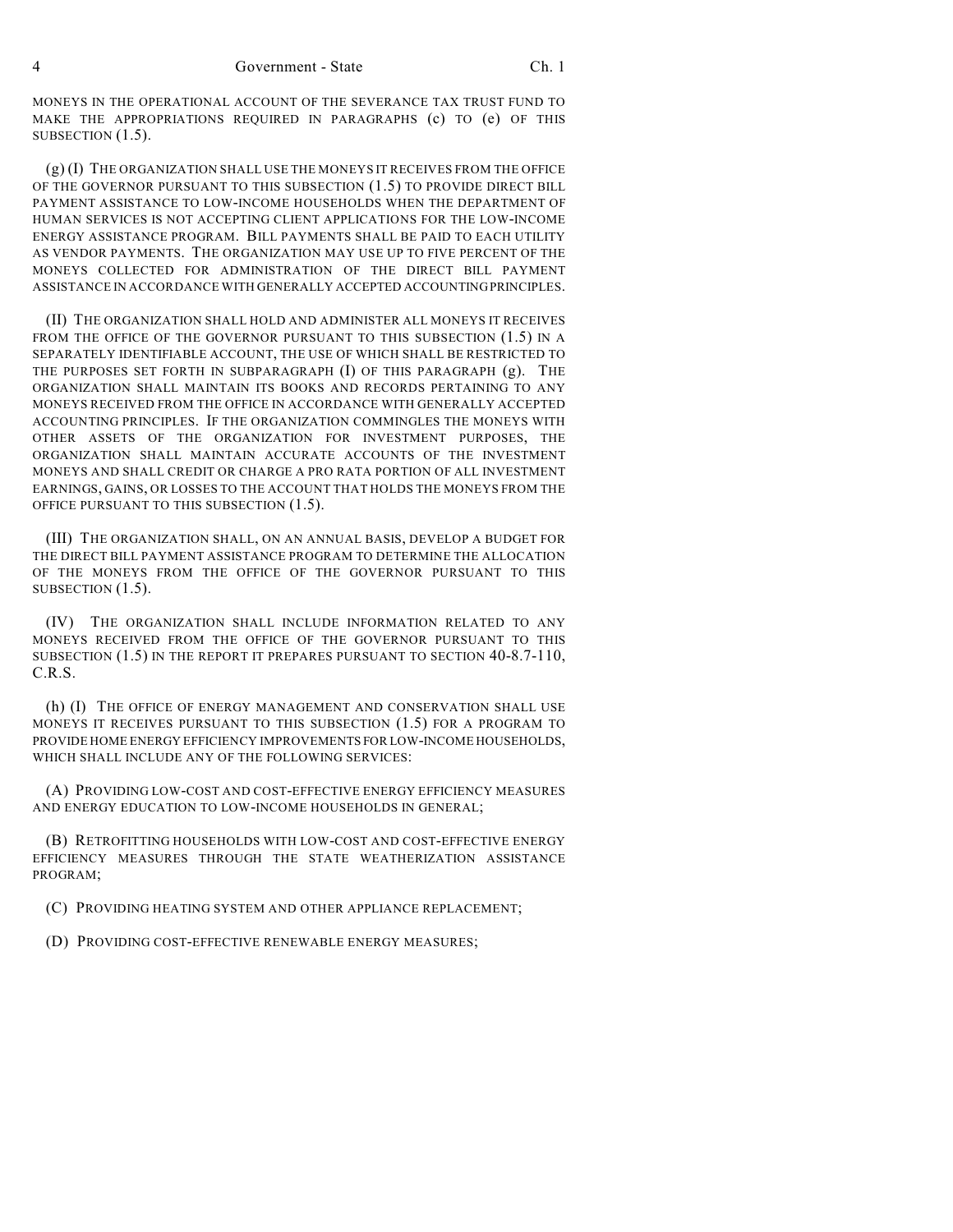(E) SUPPLEMENTING THE FUNDING FOR ANY ENERGY EFFICIENCY MEASURES OR SERVICES OFFERED TO LOW-INCOME HOUSEHOLDS THROUGH ELECTRIC OR GAS UTILITY ENERGY EFFICIENCY OR RENEWABLE ENERGY PROGRAMS; OR

(F) PAYING A PORTION OF THE COST FOR ENERGY EFFICIENCY UPGRADES TO NEW HOUSING BUILT FOR LOW-INCOME FAMILIES.

(II) ONLY PERSONS ELIGIBLE TO RECEIVE ASSISTANCE UNDER THE LOW-INCOME ENERGY ASSISTANCE PROGRAM ADMINISTERED BY THE DEPARTMENT OF HUMAN SERVICES SHALL BE ELIGIBLE FOR THE HOME ENERGY EFFICIENCY PROGRAM DESCRIBED IN SUBPARAGRAPH (I) OF THIS PARAGRAPH (h).

(III) IN CARRYING OUT THE PROGRAM TO IMPROVE THE HOME ENERGY EFFICIENCY OF LOW-INCOME HOUSEHOLDS, THE OFFICE OF ENERGY MANAGEMENT AND CONSERVATION SHALL:

(A) SERVE AS MANY LOW-INCOME HOUSEHOLDS THROUGHOUT THE STATE AS POSSIBLE;

(B) ACHIEVE THE MAXIMUM LIFETIME ENERGY SAVINGS PER DOLLAR EXPENDED;

(C) USE COMPETITIVE BIDDING PROCEDURES TO HIRE CONTRACTORS; AND

(D) WHENEVER FEASIBLE, CONTRACT WITH COLORADO ACCREDITED YOUTH CORPS TO PROVIDE LABOR.

(IV) THE OFFICE OF ENERGY MANAGEMENT AND CONSERVATION MAY USE UP TO FIVE PERCENT OF THE MONEYS APPROPRIATED PURSUANT TO THIS SUBSECTION (1.5) FOR PLANNING, OVERSEEING, AND EVALUATING THE PROGRAM TO IMPROVE THE HOME ENERGY EFFICIENCY OF LOW-INCOME HOUSEHOLDS. THE OFFICE SHALL NOT HIRE ADDITIONAL STATE EMPLOYEES USING THESE MONEYS TO IMPLEMENT THE PROGRAM, BUT MAY CONTRACT WITH NONPROFIT ORGANIZATIONS, FOR-PROFIT ORGANIZATIONS, AND GOVERNMENTAL ENTITIES AS IS NECESSARY TO CARRY OUT THE PROGRAM.

(V) FOR ANY FISCAL YEAR IN WHICH MONEYS ARE EXPENDED AS PART OF THE PROGRAM TO IMPROVE THE HOME ENERGY EFFICIENCY OF LOW-INCOME HOUSEHOLDS, THE OFFICE OF ENERGY MANAGEMENT AND CONSERVATION SHALL PREPARE AND SUBMIT TO THE GENERAL ASSEMBLY AN ANNUAL REPORT THAT SPECIFIES:

(A) HOW THE MONEYS WERE EXPENDED;

(B) THE NUMBER OF HOUSEHOLDS SERVED;

(C) THE EXPECTED ENERGY SAVINGS AND OTHER NONENERGY BENEFITS; AND

(D) RECOMMENDATIONS FOR ANY FUTURE PROGRAMS OF THIS NATURE.

(VI) IF IN A GIVEN FISCAL YEAR THE OFFICE OF ENERGY MANAGEMENT AND CONSERVATION DETERMINES THAT IT CANNOT USE ALL OF THE MONEYS IT RECEIVES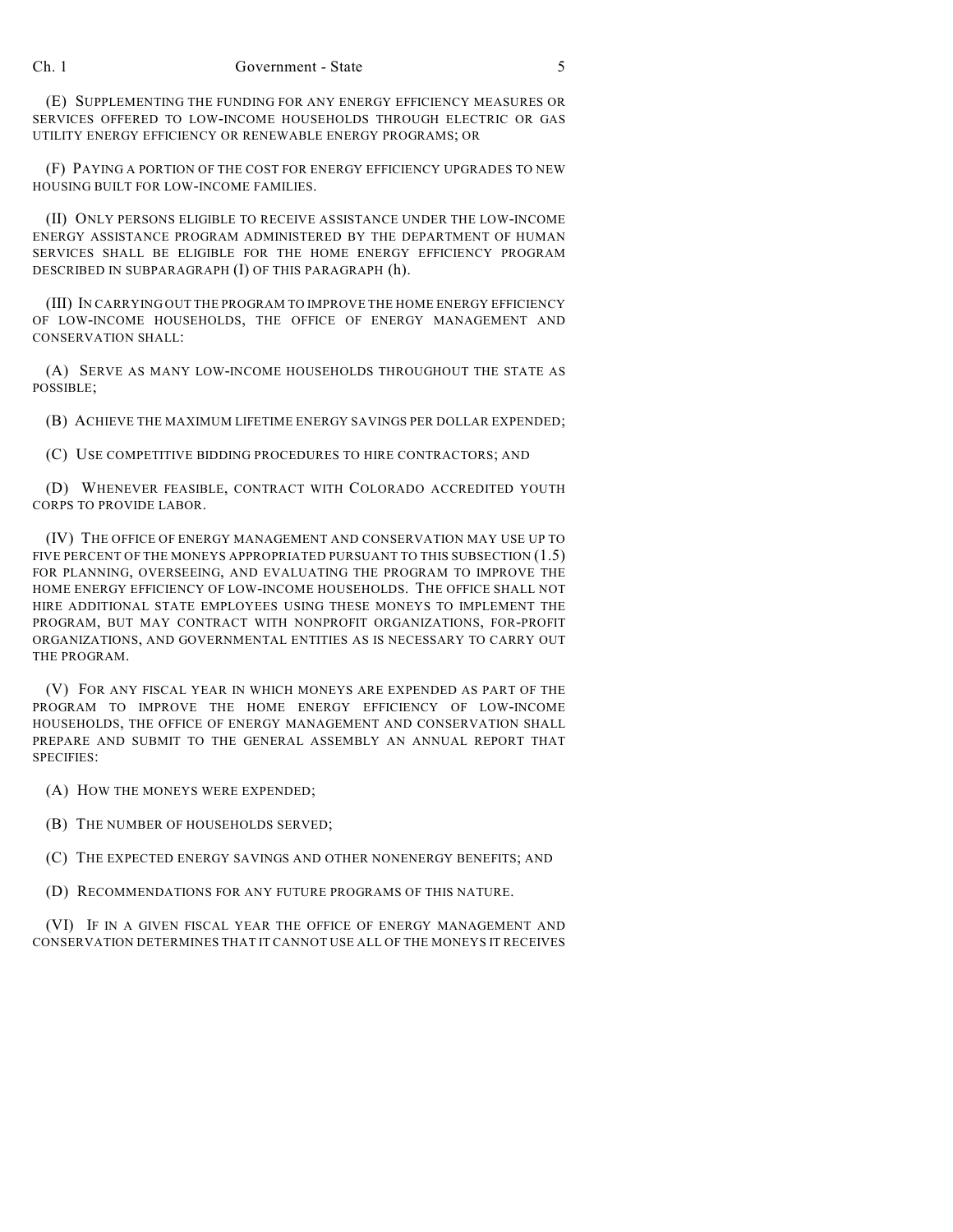6 Government - State Ch. 1

PURSUANT TO THIS SUBSECTION (1.5), THE OFFICE SHALL NOTIFY THE GOVERNOR AND THE JOINT BUDGET COMMITTEE OF THE GENERAL ASSEMBLY OF SUCH FACT. UPON NOTIFICATION, THE GENERAL ASSEMBLY MAY MAKE A SUPPLEMENTAL APPROPRIATION TO REDUCE THE AMOUNT APPROPRIATED TO THE OFFICE AND INCREASE THE AMOUNT APPROPRIATED TO THE DEPARTMENT OF HUMAN SERVICES FOR THE PURPOSE OF INCREASING AVAILABLE FUNDS UNDER THE LOW-INCOME ENERGY ASSISTANCE PROGRAM.

(i) AS USED IN THIS SUBSECTION (1.5), UNLESS THE CONTEXT OTHERWISE REQUIRES:

(I) "COLORADO ACCREDITED YOUTH CORPS" MEANS A YOUTH CORPS ORGANIZATION THAT IS ACCREDITED BY THE COLORADO YOUTH CORPS ASSOCIATION OR THE NATIONAL ASSOCIATION OF SERVICE AND CONSERVATION CORPS.

(II) "COST-EFFECTIVE" MEANS ENERGY EFFICIENCY MEASURES WHOSE MONETARY BENEFITS EXCEED COSTS OVER THE LIFETIME OF THE MEASURES.

(III) "ENERGY EFFICIENCY MEASURES" MEANS MEASURES THAT REDUCE CONSUMPTION OF FOSSIL FUELS OR ELECTRICITY.

(IV) "OFFICE OF ENERGY MANAGEMENT AND CONSERVATION" MEANS THE OFFICE OF ENERGY MANAGEMENT AND CONSERVATION WITHIN THE OFFICE OF THE GOVERNOR OR ANY SUCCESSOR OFFICE THAT IS CREATED WITHIN THE OFFICE OF THE GOVERNOR FOR THE PURPOSE OF PROMOTING ENERGY MANAGEMENT OR CONSERVATION.

(V) "OPERATIONAL ACCOUNT SURPLUS" MEANS AN AMOUNT EQUAL TO THE DIFFERENCE BETWEEN THE TOTAL REVENUES IN THE OPERATIONAL ACCOUNT OF THE SEVERANCE TAX TRUST FUND FOR A GIVEN STATE FISCAL YEAR AND THE PROGRAM EXPENDITURES AND SAVINGS FOR THE SAME STATE FISCAL YEAR.

(VI) "ORGANIZATION" SHALL HAVE THE SAME MEANING AS SET FORTH IN SECTION 40-8.7-103 (4), C.R.S.

(VII) "PROGRAM EXPENDITURES AND SAVINGS" MEANS THE SUM OF ALL APPROPRIATIONS AND TRANSFERS FROM THE OPERATIONAL ACCOUNT OF THE SEVERANCE TAX TRUST FUND FOR A GIVEN STATE FISCAL YEAR THAT WERE AUTHORIZED PURSUANT TO A PROVISION OF LAW THAT WAS ENACTED PRIOR TO JANUARY 1, 2006, AND THE AMOUNT OF THE BALANCE REQUIRED TO BE MAINTAINED PURSUANT TO SUBPARAGRAPH (III) OF PARAGRAPH (c) OF SUBSECTION (1) OF THIS SECTION FOR THE SAME STATE FISCAL YEAR.

(VIII) "TOTAL REVENUES IN THE OPERATIONAL ACCOUNT OF THE SEVERANCE TAX TRUST FUND" MEANS AN AMOUNT EQUAL TO THE SUM OF THE BEGINNING BALANCE IN THE OPERATIONAL ACCOUNT OF THE SEVERANCE TAX TRUST FUND FOR A GIVEN STATE FISCAL YEAR AND THE AMOUNT OF TAX RECEIPTS THAT ARE CREDITED TO THE OPERATIONAL ACCOUNT OF THE SEVERANCE TAX TRUST FUND FOR THE SAME STATE FISCAL YEAR.

**SECTION 2.** 40-8.7-110, Colorado Revised Statutes, is amended BY THE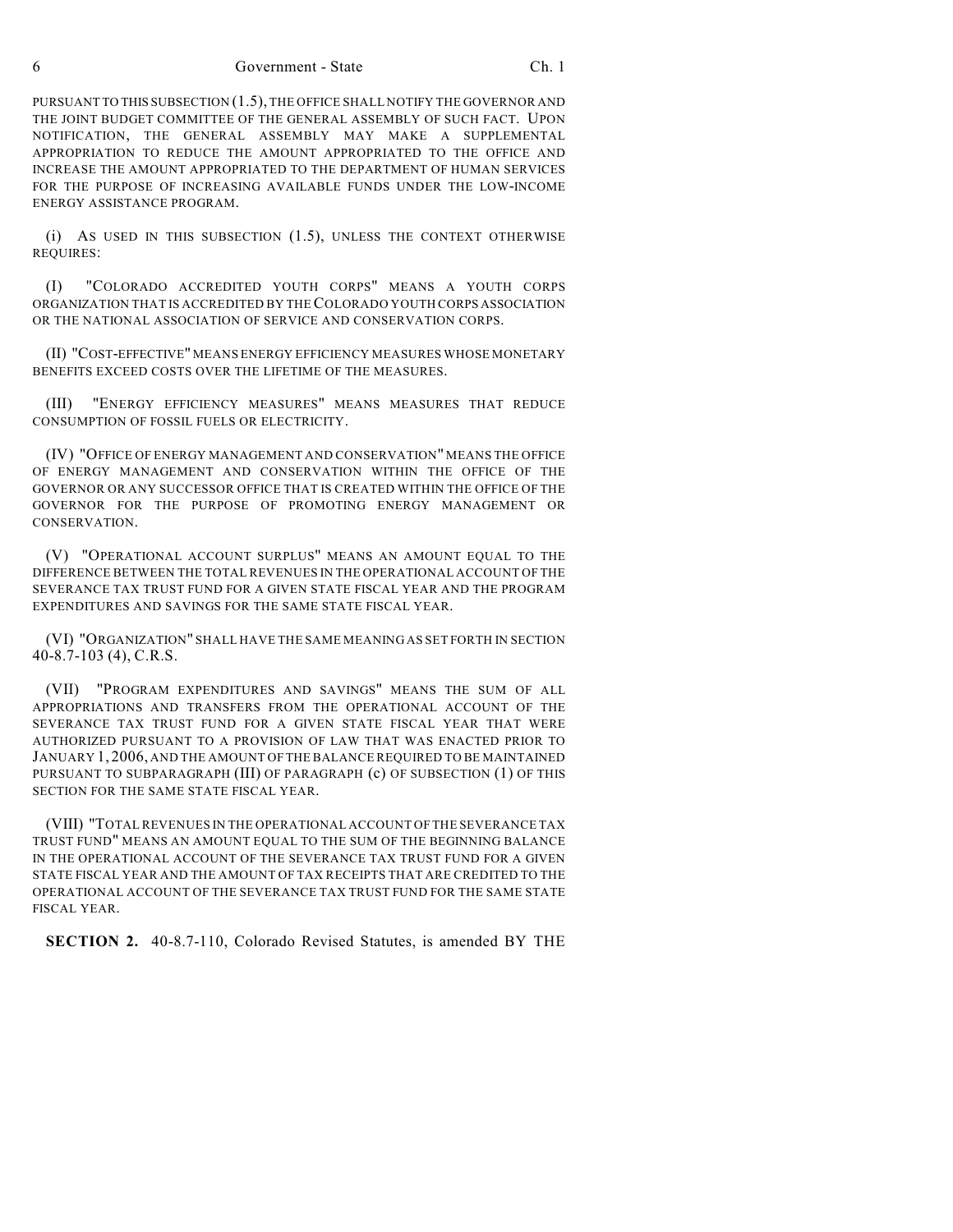## ADDITION OF A NEW SUBSECTION to read:

**40-8.7-110. Reports.** (1.5) TO THE EXTENT APPLICABLE, THE ORGANIZATION SHALL INCLUDE IN THE REPORT THE INFORMATION REQUIRED BY PARAGRAPHS (b) AND (c) OF SUBSECTION (1) OF THIS SECTION FOR MONEYS RECEIVED FROM THE OFFICE OF THE GOVERNOR PURSUANT TO SECTION 39-29-109 (1.5), C.R.S.

**SECTION 3. Appropriation.** (1) In addition to any other appropriation, there is hereby appropriated, out of any moneys in the operational account of the severance tax trust fund created in section 39-29-109 (1) (a) (II), Colorado Revised Statutes, not otherwise appropriated, to the department of human services, office of self-sufficiency, special purpose welfare programs, for the low income energy assistance program, pursuant to section  $39-29-109$  (1.5) (b) (I) (A), Colorado Revised Statutes, for the fiscal year beginning July 1, 2005, the sum of seventeen million dollars (\$17,000,000), or so much thereof as may be necessary, for the implementation of this act.

(2) In addition to any other appropriation, there is hereby appropriated, out of any moneys in the operational account of the severance tax trust fund created in section 39-29-109 (1) (a) (II), Colorado Revised Statutes, not otherwise appropriated, to the governor's office, pursuant to section 39-29-109 (1.5) (b) (I) (B), Colorado Revised Statutes, for the fiscal year beginning July 1, 2005, the sum of three million dollars (\$3,000,000), or so much thereof as may be necessary, for the implementation of this act.

(3) In addition to any other appropriation, there is hereby appropriated, out of any moneys in the operational account of the severance tax trust fund created in section  $39-29-109(1)(a)$  (II), Colorado Revised Statutes, not otherwise appropriated, to the governor's office, for allocation to the office of energy management and conservation, pursuant to section 39-29-109 (1.5) (b) (II), Colorado Revised Statutes, for the fiscal year beginning July 1, 2005, the sum of four million dollars (\$4,000,000), or so much thereof as may be necessary, for the implementation of this act.

**SECTION 4. Appropriation.** (1) In addition to any other appropriation, there is hereby appropriated, out of any moneys in the operational account of the severance tax trust fund created in section 39-29-109 (1) (a) (II), Colorado Revised Statutes, not otherwise appropriated, to the department of human services, office of self-sufficiency, special purpose welfare programs, for the low income energy assistance program, pursuant to section 39-29-109 (1.5) (c) (I) (A), Colorado Revised Statutes, for the fiscal year beginning July 1, 2006, the sum of five million nine hundred fifty thousand dollars (\$5,950,000), or so much thereof as may be necessary, for the implementation of this act.

(2) In addition to any other appropriation, there is hereby appropriated, out of any moneys in the operational account of the severance tax trust fund created in section 39-29-109 (1) (a) (II), Colorado Revised Statutes, not otherwise appropriated, to the governor's office, pursuant to section 39-29-109 (1.5) (c) (I) (B), Colorado Revised Statutes, for the fiscal year beginning July 1, 2006, the sum of one million fifty thousand dollars (\$1,050,000), or so much thereof as may be necessary, for the implementation of this act.